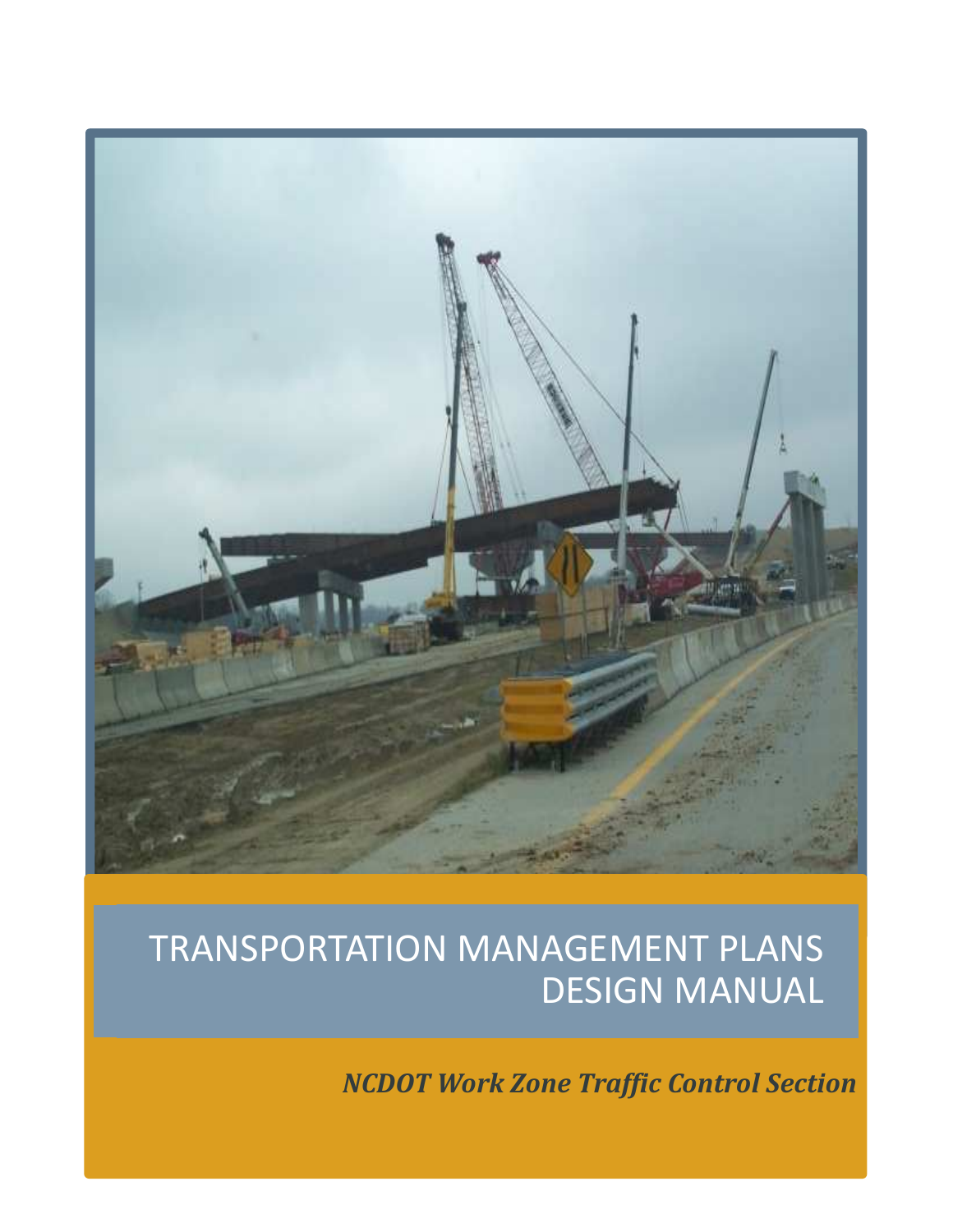#### **Purpose**

This manual was developed to be a traffic control plan design resource for transportation management plan designers. It will also foster uniformity and consistency in temporary traffic control plans statewide. Since motorists are dependent on the design and placement of traffic control devices, consistent and uniform plans are essential in keeping motorists traversing through work zones safely.

This manual is not intended to provide a fail-proof solution to all design problems or substitute for engineering knowledge, experience and judgment; nor is it intended to establish a legal requirement for installation of devices or design of plans.



### Legal Responsibility

According to the Federal Highway Administration, all highway construction projects require a transportation management plan to be included. North Carolina has adopted the Manual on Uniform Traffic Control Devices (MUTCD) to provide basic principles and guidelines for the design, application, installation and maintenance of traffic control devices. North Carolina uses the MUTCD as a minimum requirement and in most cases requires the NCDOT standard specifications for Roads, Structures and Roadway Standard Drawings as the plan standard. This Manual is not intended to replace the MUTCD, but rather, to customize its principles to meet the specific requirements and conditions of the State of North Carolina.

### **Revisions**

To expedite updates, this manual is available on-line. The on-line version is to be considered as an official document. As an on-line document, it will not be published and distributed as a traditional publication and there is no user list for update notifications. It is the user's responsibility to verify they are using the most current version of the manual as their reference. Update information will be detailed and listed on the NCDOT Work Zone Traffic Control Section's webpage as they occur.